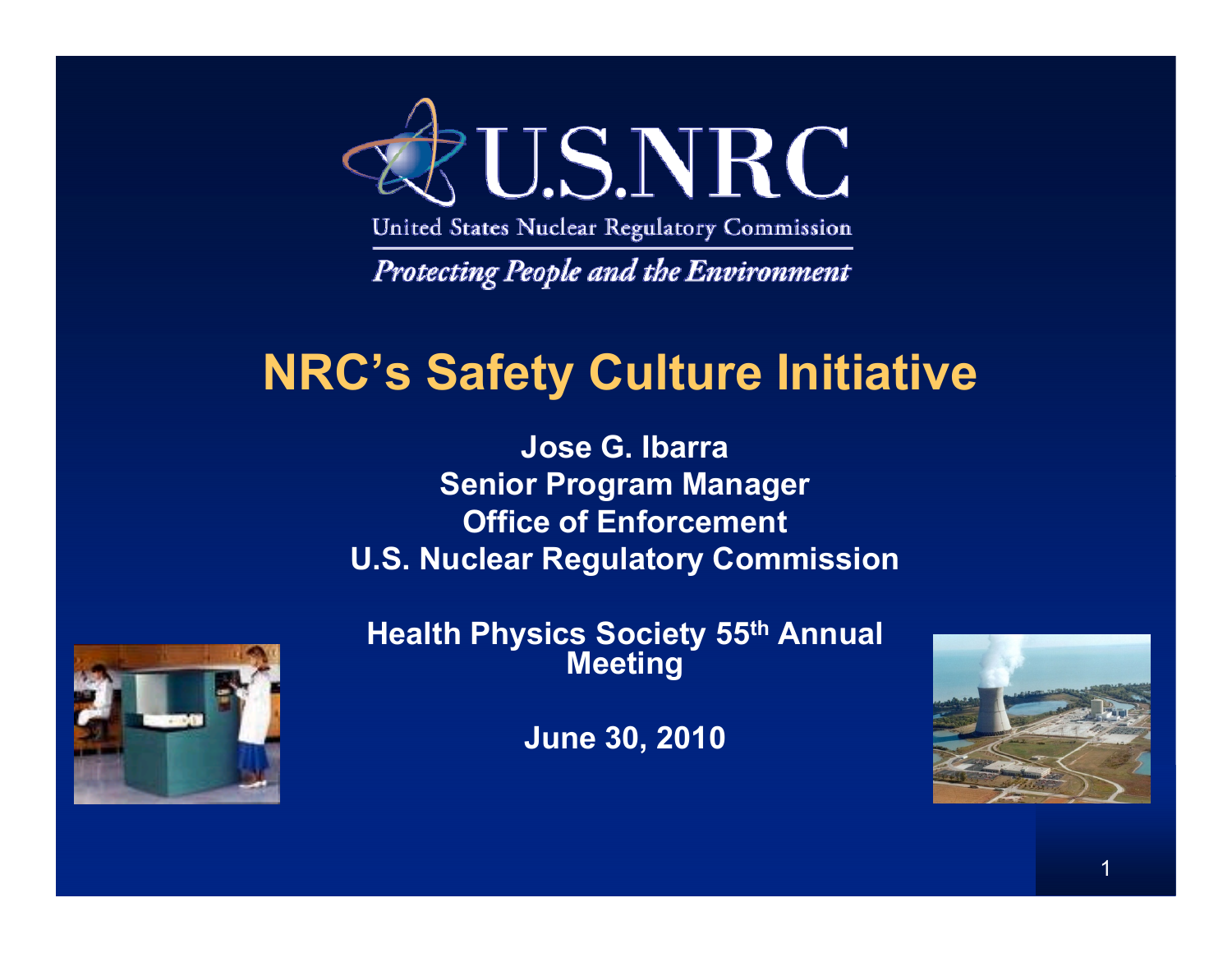

## **Objective**

- The objective of this presentation is to:
	- -Provide information on NRC's safety culture (SC) effort and why it is important.
	- - Provide examples of events where there is a nexus between the event and a weak SC.
	- - Present NRC's draft policy statement and the products developed from a February 2-4, 2010, NRC sponsored workshop on SC.
	- -Obtain feedback on workshop products.
	- -Provide NRC's schedule/next steps involved with the SC effort.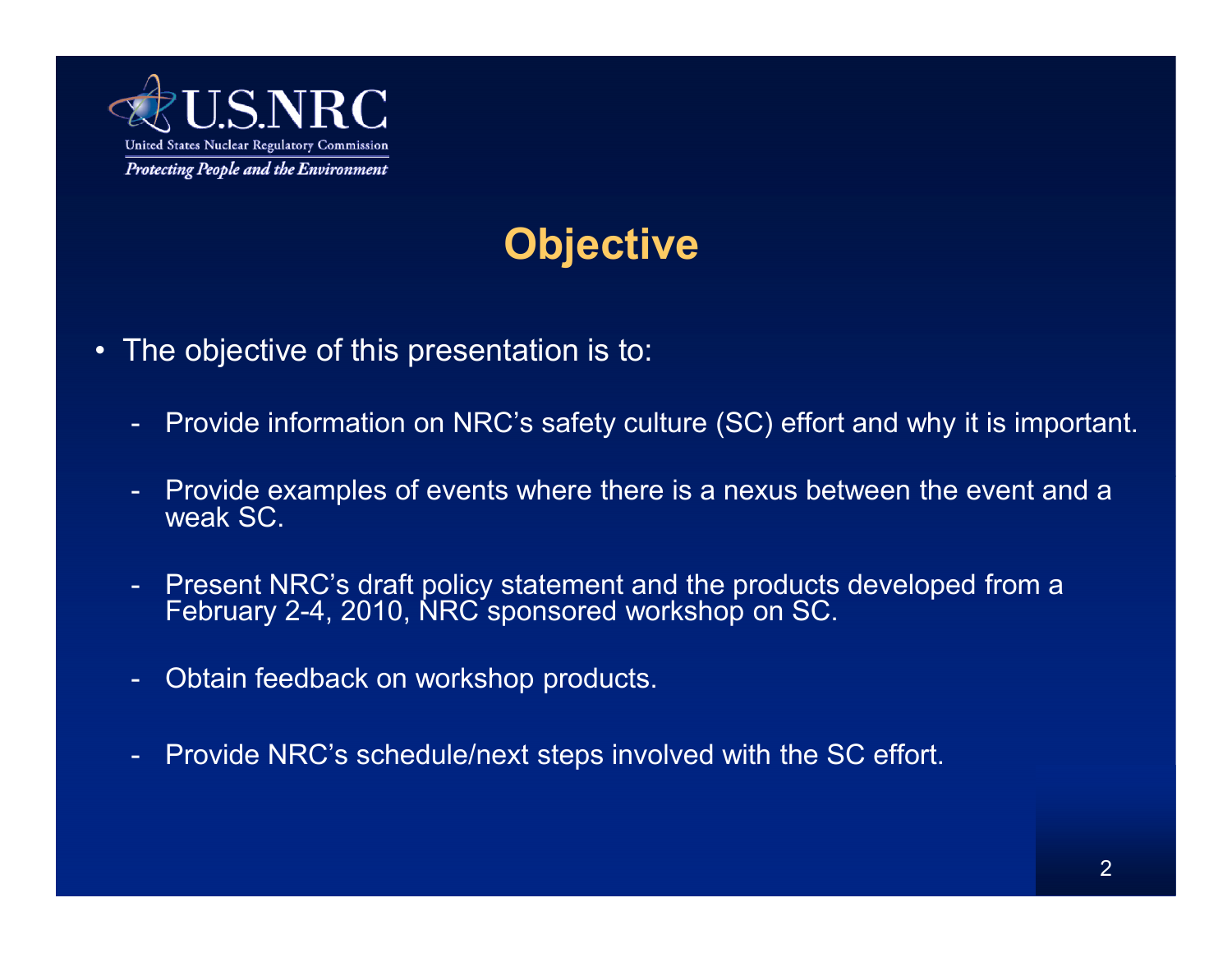

## **Who We Are and What Our Mission Is**

- The NRC is a federal government agency that oversees reactor safety and security, reactor licensing and renewal, radioactive material safety, security and licensing, and spent fuel management (storage, security, recycling, and disposal).
- 3• The NRC's mission is to regulate the nation's civilian use of byproduct, source, and special nuclear materials to ensure adequate protection of public health and safety, to promote the common defense and security, and to protect the environment.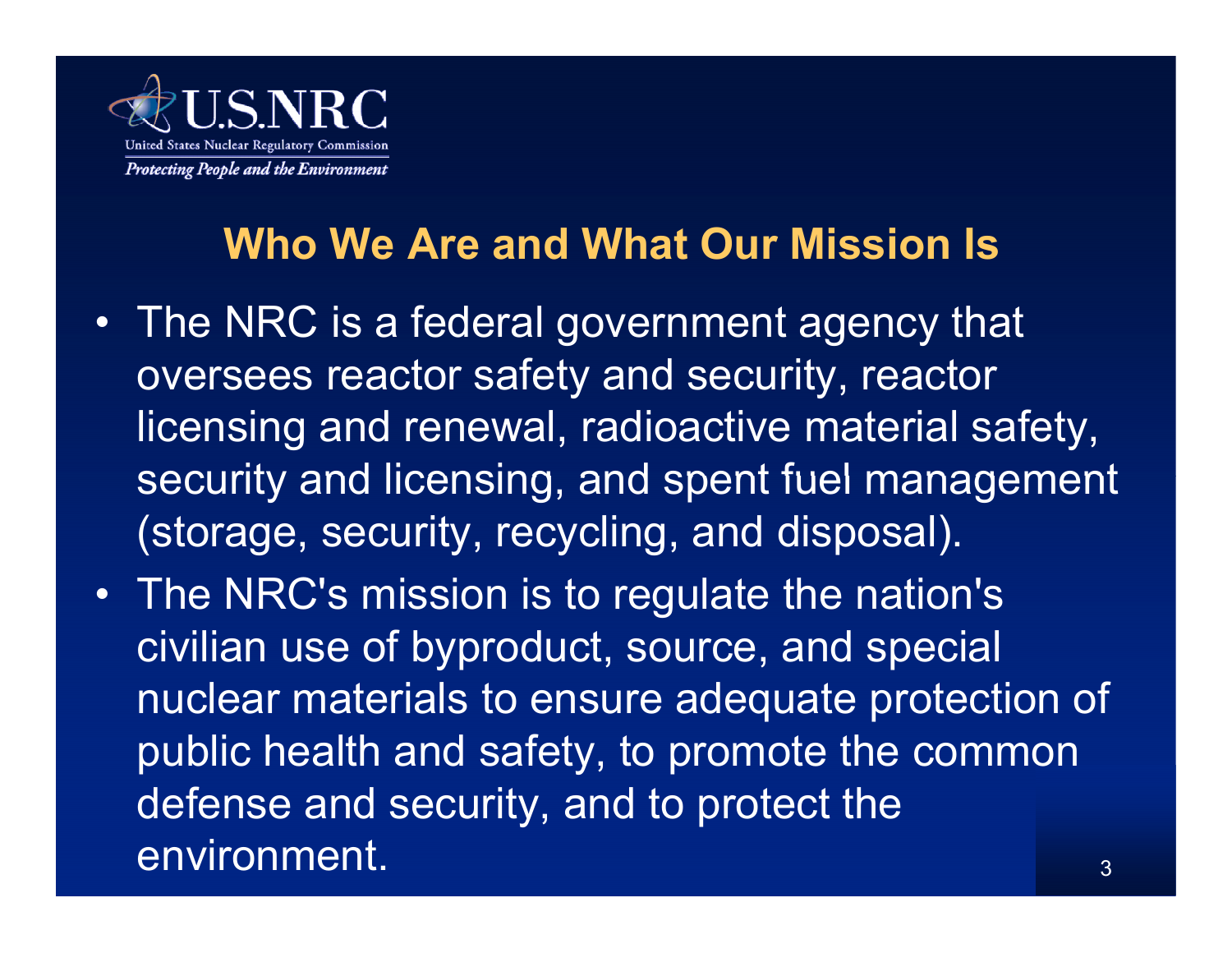

# **Why Safety Culture is Important to the NRC**

- - Operating experience has demonstrated there is a nexus between SC and eventsat NRC-regulated facilities.
- SC contributes to the safe and secure use of radioactive materials.
- - Because of this connection, NRC recognizes the importance of considering safety culture in its oversight programs.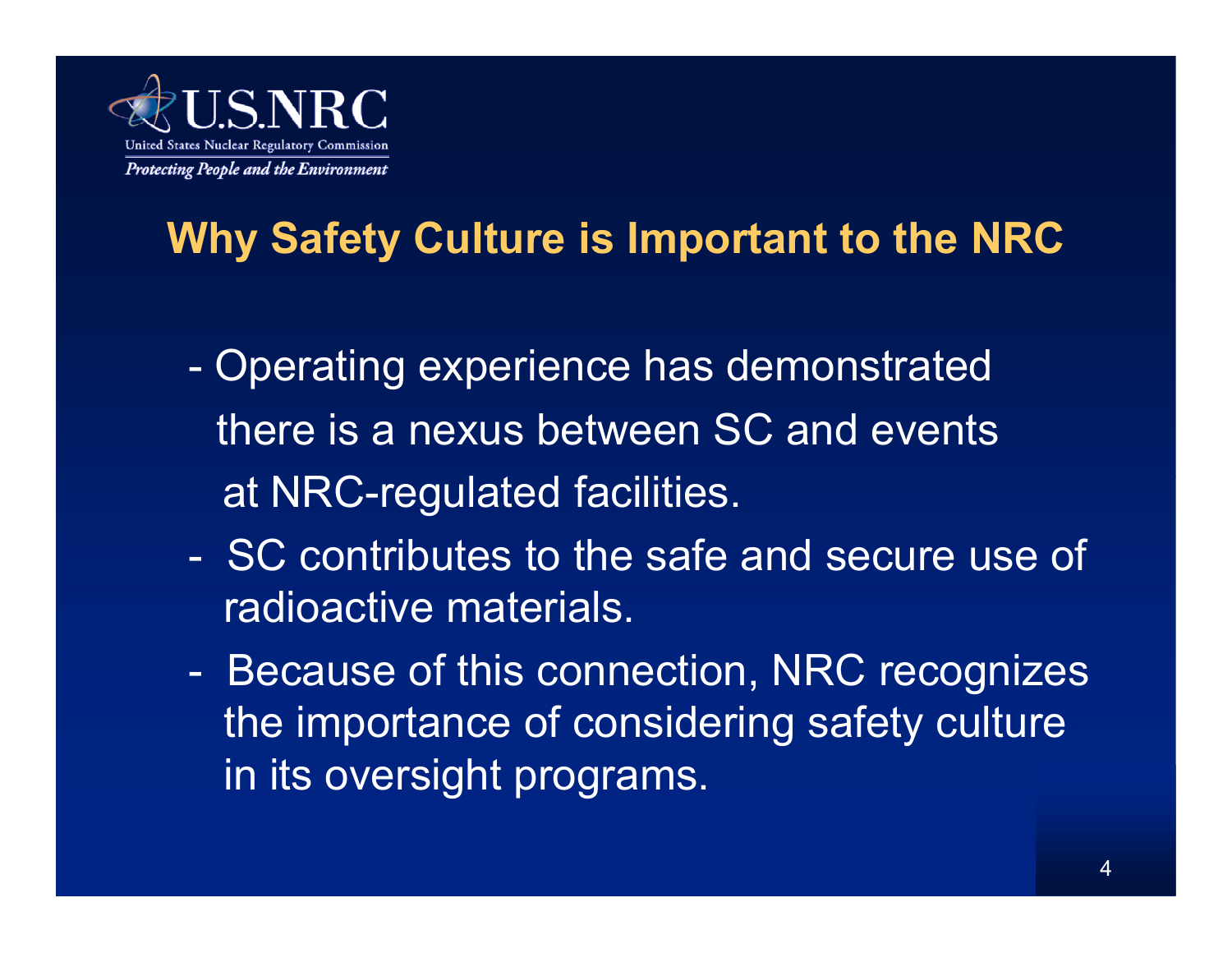

## **Historical Events**

# • Events Attributed to Weaknesses in SC

- - 2002: Davis-Besse Nuclear Power Station, involving a degraded pressure vessel head cavity caused by years of undetected boric acid corrosion.
- - 2007: Peach Bottom Atomic Power Station, involving multiple security officers who were deliberately inattentive on multiple occasions, and deliberately failed to report observations of inattentiveness to their supervisors.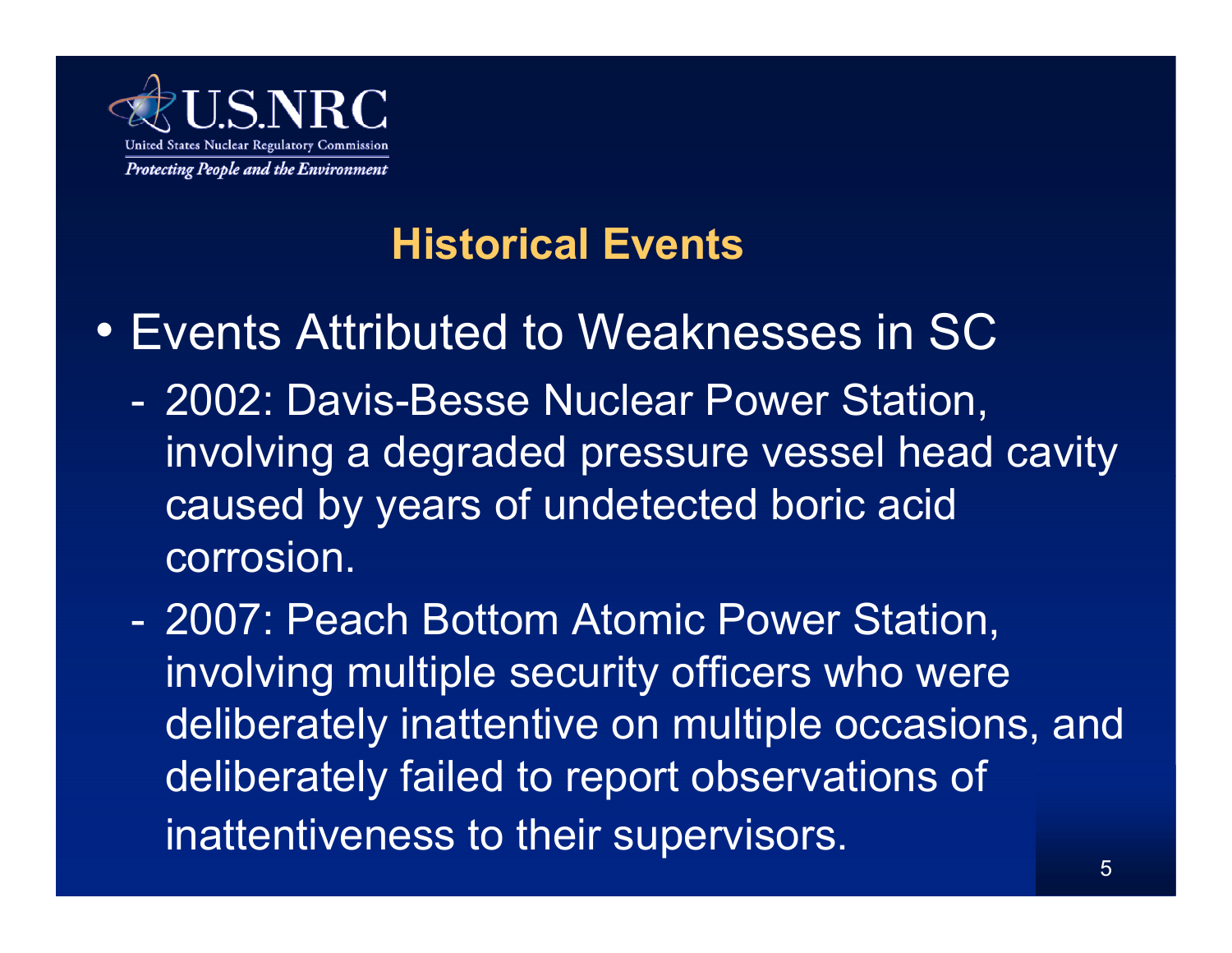

## **Historical Events (cont'd)**

 2002 through 2008: Philadelphia Veterans Affairs Medical Center, involving 97 radioactive treatment errors in which lodine-125 seeds were incorrectly placed in the treatment of prostate cancer.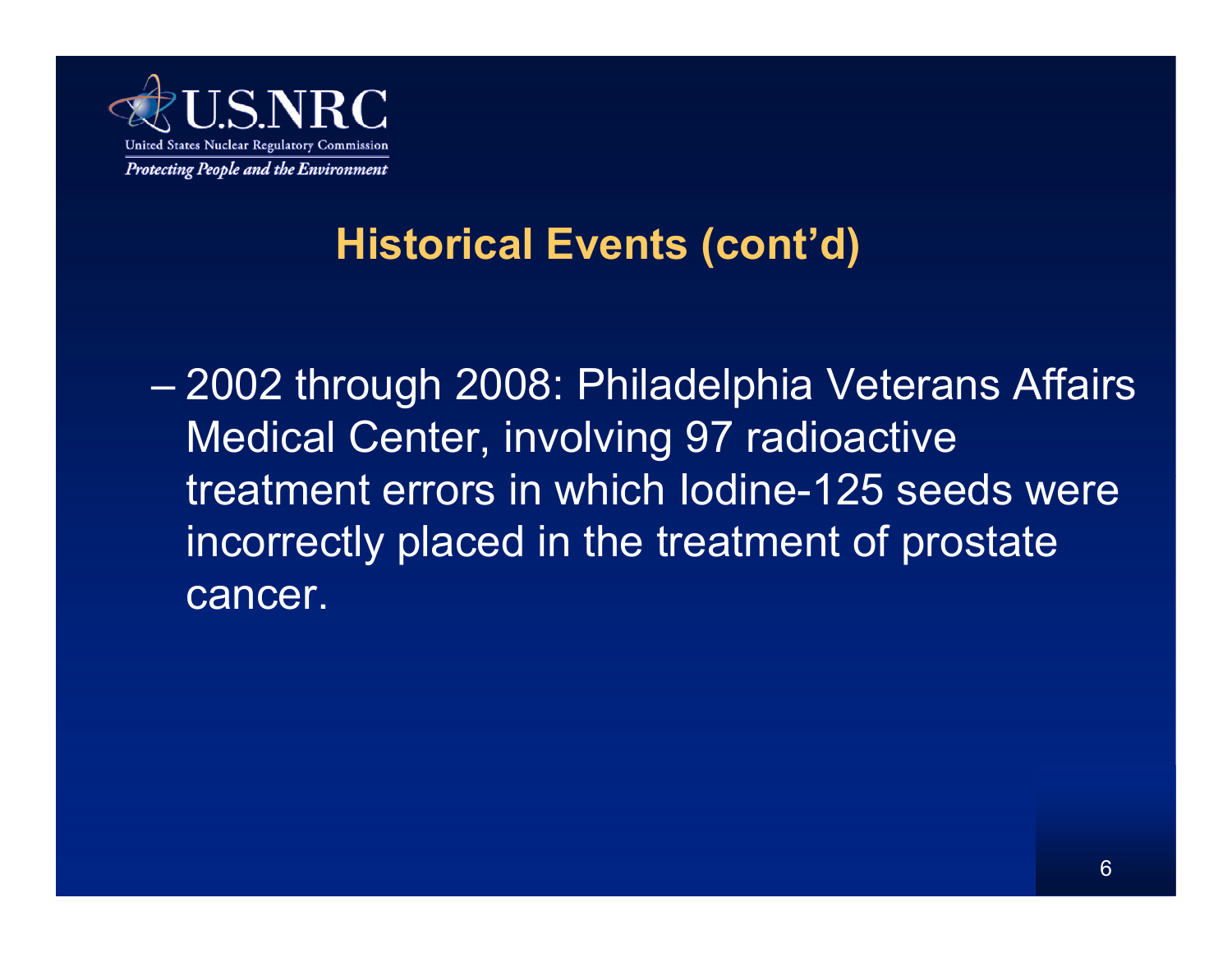

## **NRC Safety Culture Policy Statements**

#### • Previous SC policy statements (SCPS):

- 1989 Conduct of Operations
- 1996 Safety Conscious Work Environment
- In February 2008 (COMGBJ-08-001), the Commission directed the staff "to expand the Commission's policy on safety culture to address the unique aspects of security and to ensure that the resulting policy is applicable to all licenses and certificate holders."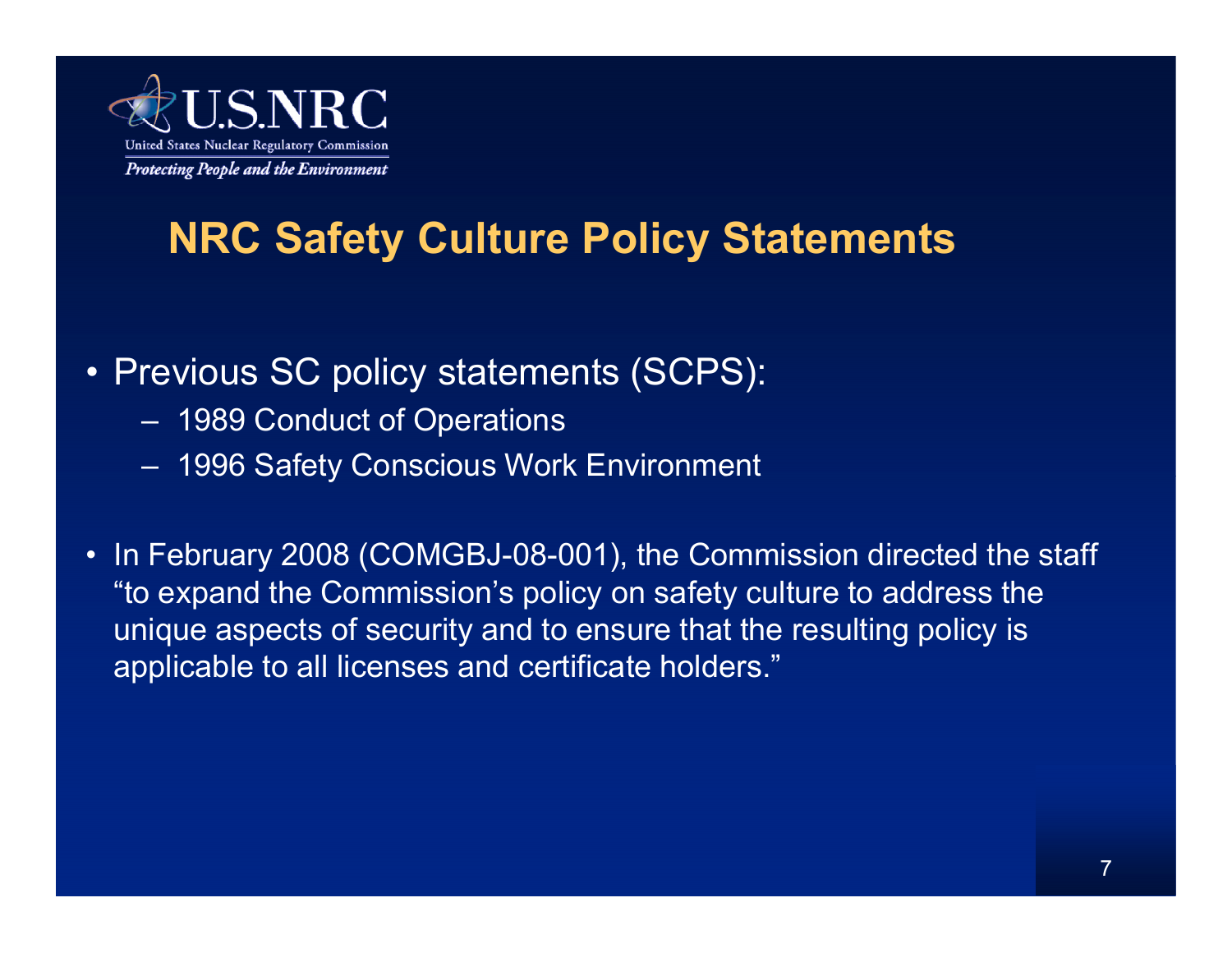

# **Key Messages of the 2009 Policy Statement**

- - Applies to anyone performing or overseeing NRC regulated activities.
- - Proposes a definition and characteristics of a positive SC.
- - Safety and security are equally important in a positive SC.
- - Licensees and certificate holders are responsible for developing and maintaining a positive SC.
- The NRC has an inde pendent oversi ght role.

8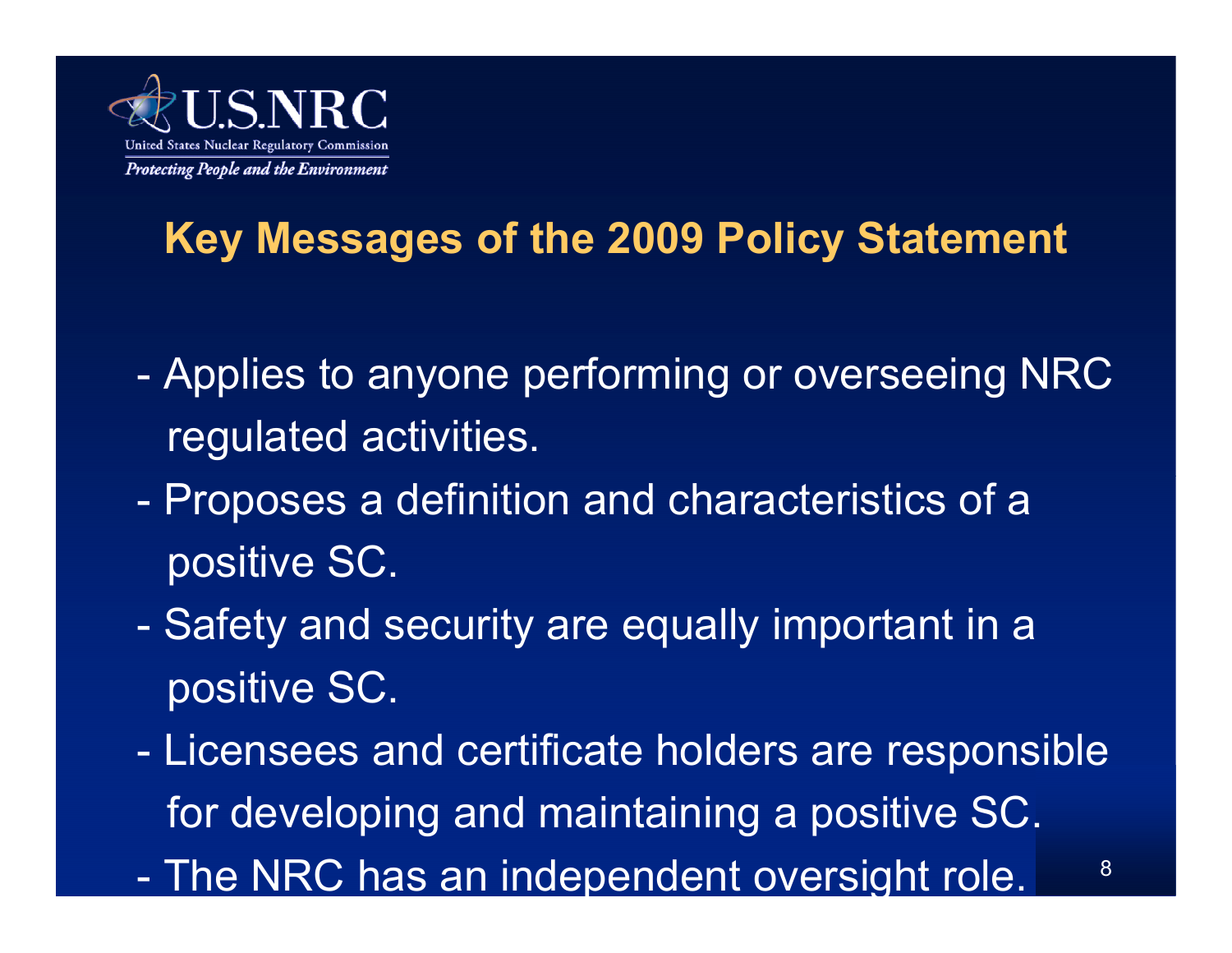

## **Commission Direction**

- - Publish the SCPS in the *Federal Register*  (> 90-day comment period).
- Consider incorporating suppliers and vendors.
- - Continue to engage broad range of stakeholders.
- - Seek opportunities to comport terminology with existing standards and references.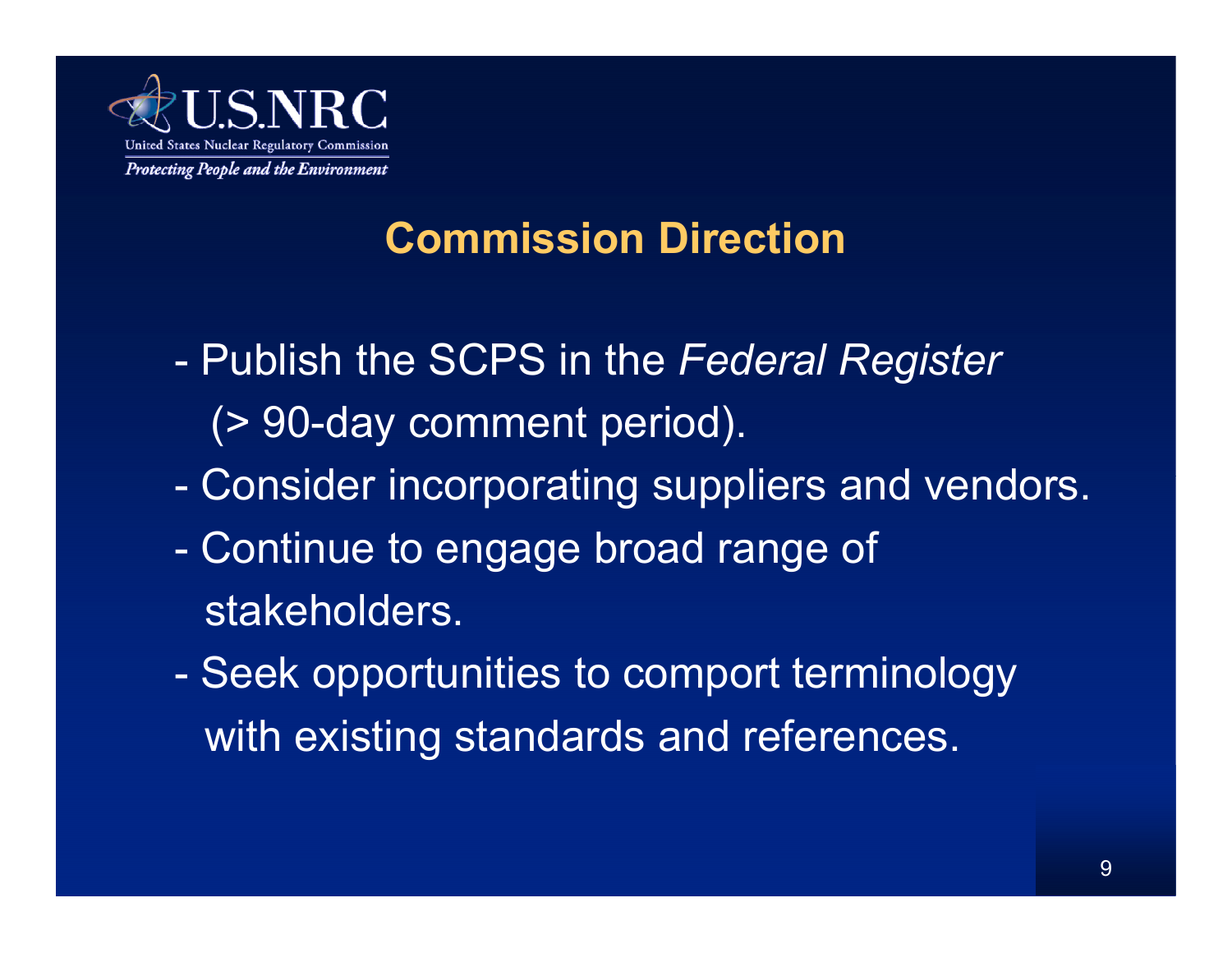

## **Safety Culture Workshop**

- Large variety of stakeholders attended (e.g., reactors, medical facilities, fuel cycle & gage manufactures, universities, Organization of Agreement States).
- Workshop was structured so that a panel of 16 stakeholders with various affiliations, with frequent attendee input, reached alignment on a SC definition and traits.
- Workshop defined: *Nuclear Safety Culture* as "the core values and behaviors resulting from a collective commitment by leaders and individuals to emphasize safety over competing goals to ensure protection of people and the environment."
- NRC draft definition of *Safety Culture* is "that assembly of characteristics, attitudes and behaviors in organizations and individuals, which establishes that as an overriding priority, nuclear safety and security issues receive the attention warranted by their significance."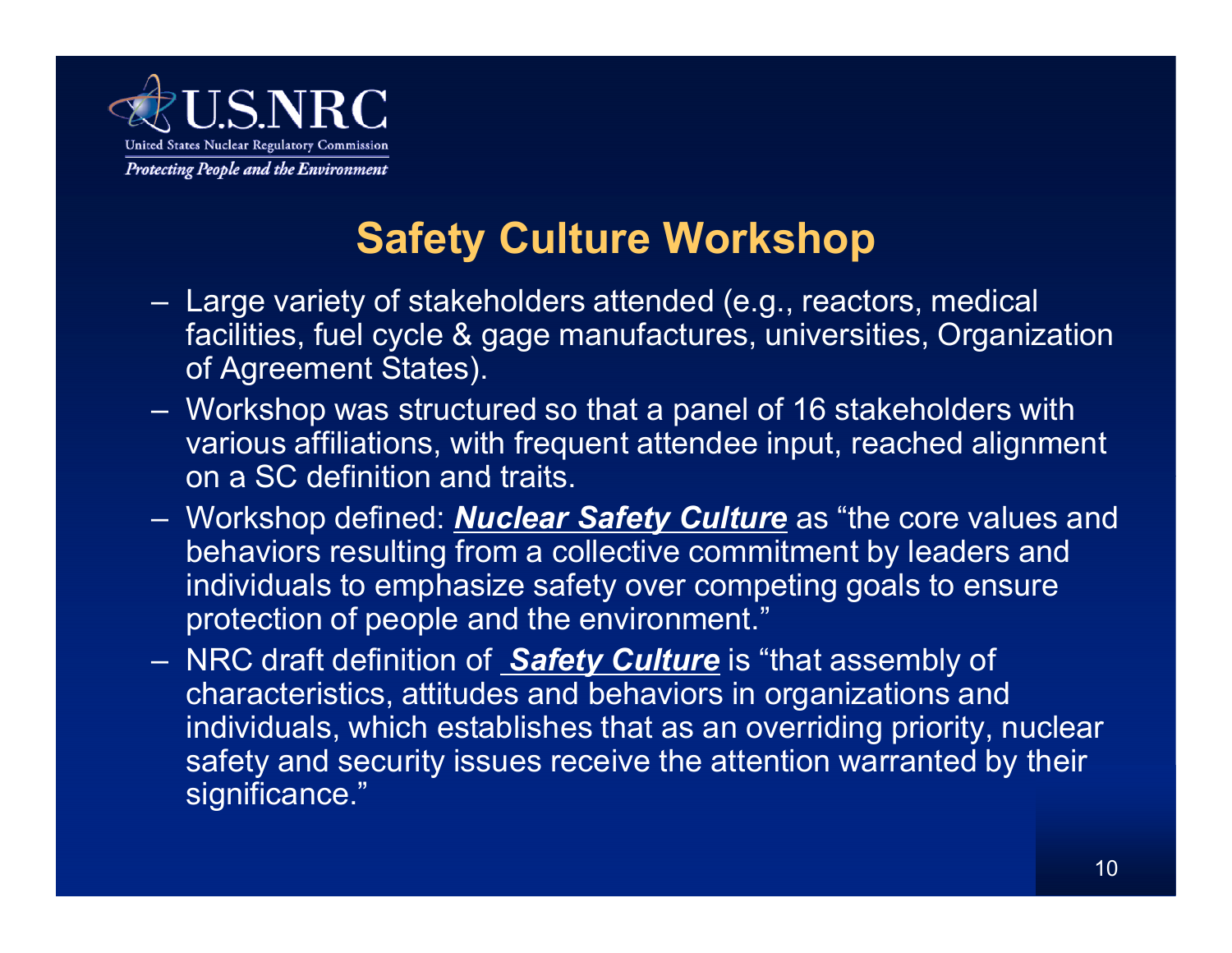

| <b>NRC (Draft) SC Characteristics</b>                                                                                                                                                                                                                    | February 2-4, 2010, SC Workshop Traits                                                                                                                                                                                                            |
|----------------------------------------------------------------------------------------------------------------------------------------------------------------------------------------------------------------------------------------------------------|---------------------------------------------------------------------------------------------------------------------------------------------------------------------------------------------------------------------------------------------------|
| <b>Problem Identification and Evaluation</b><br>The organization ensures that issues potentially impacting safety or security are promptly<br>identified, fully evaluated, and promptly addressed and corrected commensurate with their<br>significance. | <b>Problem Resolution and Metrics</b><br>The organization ensures that issues potentially impacting safety or security<br>are promptly identified, fully evaluated, and promptly addressed and<br>corrected commensurate with their significance. |
| <b>Work Practices</b><br>Personnel demonstrate ownership for nuclear safety and security in their day-to-day<br>activities.                                                                                                                              | <b>Personal Responsibilities and Attitudes</b><br>Everyone is personally responsible for nuclear safety.                                                                                                                                          |
| <b>Work Planning and Control</b><br>Process for planning and controlling work activities are implemented such that safety and<br>security are maintained.                                                                                                | <b>Processes and Procedures</b><br>Processes for planning and controlling work activities are implemented such<br>that safety is maintained.                                                                                                      |
| <b>Continuous Learning Environment</b><br>The organization maintains a continuous learning environment in which opportunities to<br>improve safety and security are sought out and implemented.                                                          | <b>Continuous Learning</b><br>Organizational learning is embraced.                                                                                                                                                                                |
| <b>Licensee Decision Making</b><br>The organization's decisions ensure that safety and security are maintained.                                                                                                                                          | <b>Leadership Safety Behaviors</b><br>Leaders demonstrate commitment to safety.                                                                                                                                                                   |
| <b>Safety Conscious Work Environment</b><br>The organization maintains a safety conscious work environment in which personnel feel<br>free to raise safety and security concerns without fear of retaliation.                                            | <b>Encouraging Report of Problems</b><br>The organization maintains a safety conscious work environment in which<br>personnel feel free to raise concerns without fear of retaliation.                                                            |
|                                                                                                                                                                                                                                                          | <b>Effective Safety Communication</b><br>Effective communication is essential to maintain focus on safety.                                                                                                                                        |
|                                                                                                                                                                                                                                                          | <b>Respectful Work Environment</b><br>Trust and respect permeate the organization.                                                                                                                                                                |
| <b>Accountability</b><br>Roles, responsibilities, and authorities for safety and security are clearly defined and<br>reinforced.                                                                                                                         |                                                                                                                                                                                                                                                   |
| <b>Resources</b><br>The organization ensures that the personnel, equipment, tools, procedures, and other<br>resources needed to ensure safety and security are available.                                                                                |                                                                                                                                                                                                                                                   |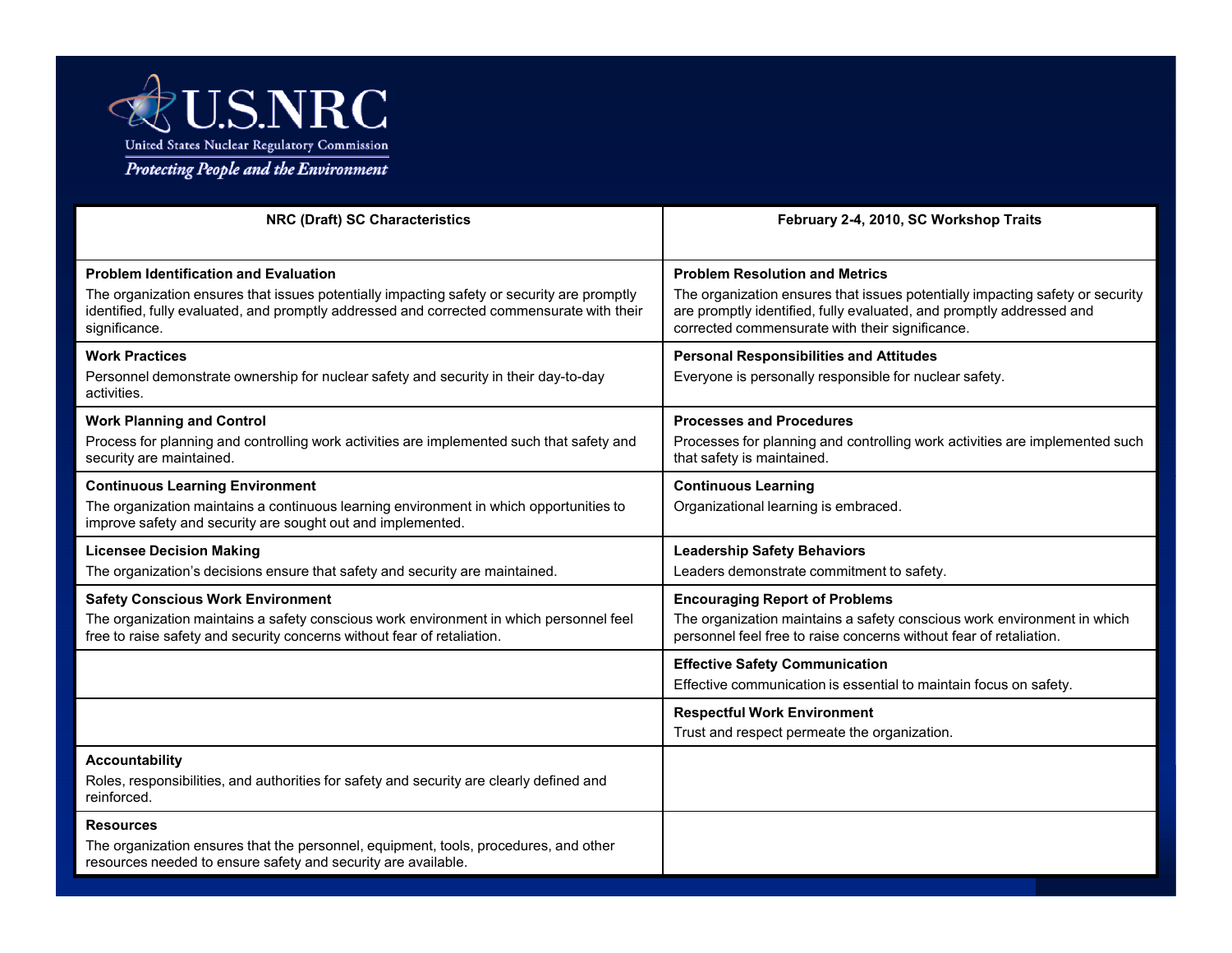

### **Comments**

- $\bullet$  NRC is interested in your views:
	- If you would like to submit comments on the SC definition and traits, please submit comments at the following website by Fall 2010: http://www.nrc.gov/about-nrc/regulatory/enforcement/contactoe.html.
	- Please indicate which SC definition and traits you prefer and/or include potential comments to improve the SC definition and traits.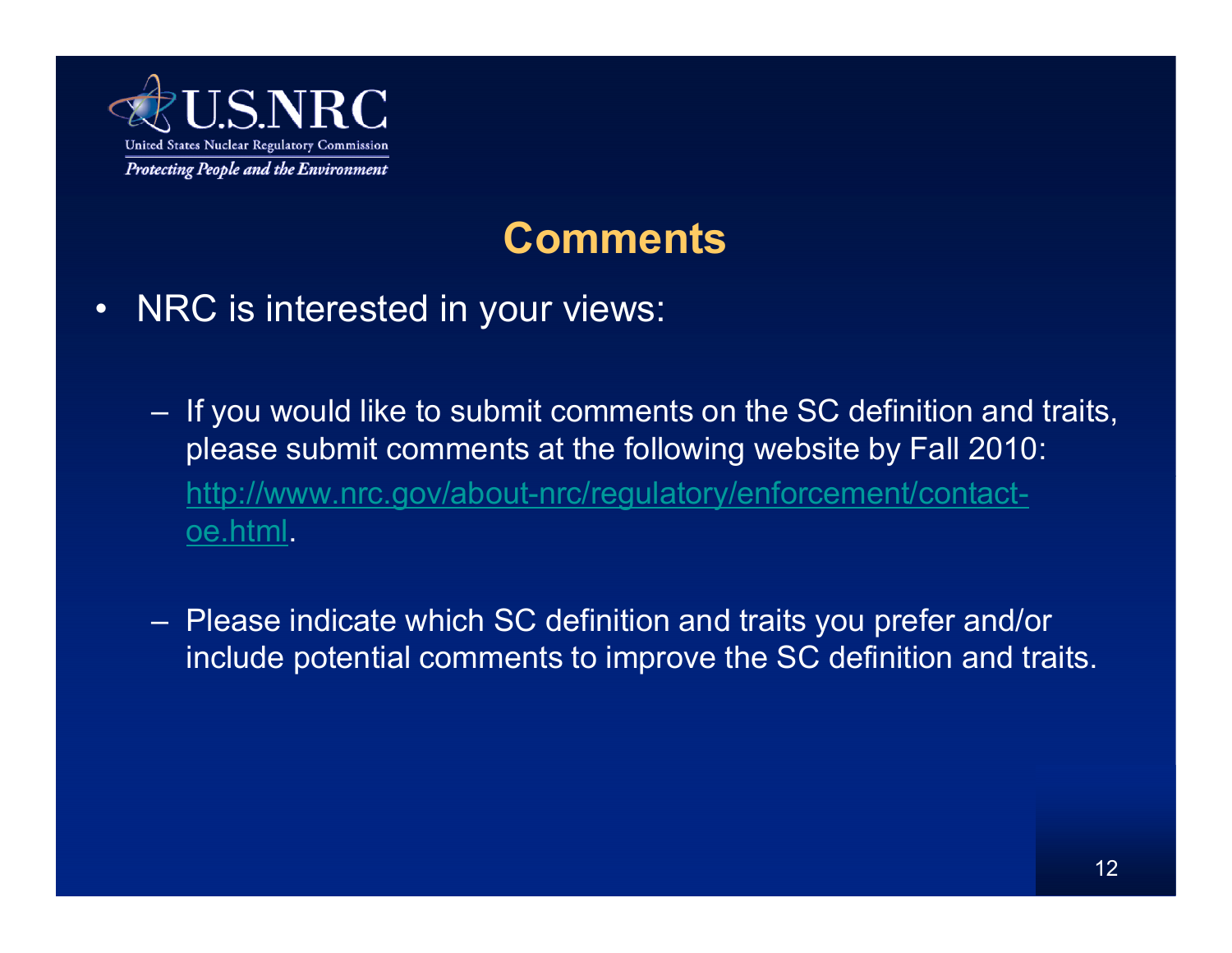

## **Schedule and Next Steps**

- Consider the public comments on the draft SC policy statement, results of the February 2-4, 2010, workshop, and any comments received through SC website.
- •Revise SC draft policy statement.
- $\bullet$ Increase the attention given to SC
- $\bullet$  Complete staff recommendations for final SC policy statement (by early 2011).
- Evaluate oversight programs for SC considerations.  $\bullet$